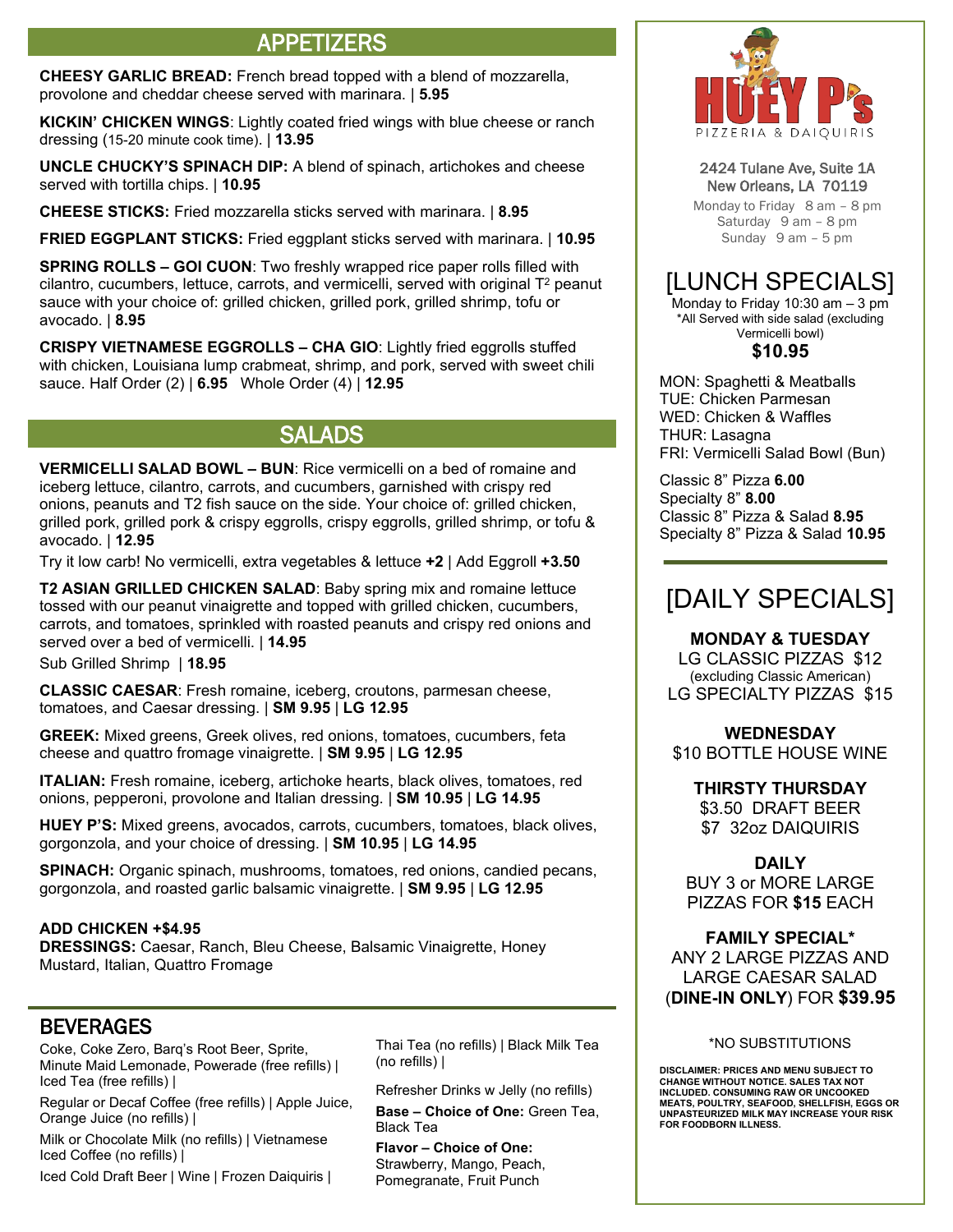All served with side salad (excluding soup).

**CHICKEN PARMESAN**: Panko crusted chicken topped with parmesan cheese and our red gravy served on a bed of pasta and side of toast. | **14.95** 

**SPAGHETTI & MEATBALLS**: Topped with our red gravy and parmesan cheese served with toast. | **15.95** 

**LASAGNA**: Layers of beef, Italian sausage and cheese, served with toast. | **15.95** 

**CHICKEN & WAFFLES**: Our kickin' chicken wings with Belgium waffle served with hot sauce and syrup. | **15.95** 

**RICE NOODLE SOUP – PHO**: Beware - This is not your typical soup! A traditional Vietnamese soup made of whole chicken, beef bone and brisket, simmered overnight with five herbs and secret spice! The result: a rich, clean, aromatic broth served over flat rice noodles topped with cilantro, red & green onions alongside fresh basil, bean sprouts, jalapeno peppers and lime.

Beef, Chicken, or Meatball | **13.95** Meatball and Beef, or Shrimp | **15.95** 

# CLASSIC PIZZAS

**[SMALL 8" 8.95] [LARGE 16" 18.95]**

**CHEESE:** Tomato sauce, provolone & mozzarella cheese **PEPPERONI:** Tomato sauce, pepperoni, cheese

**ITALIAN SAUSAGE & MUSHROOMS:** Tomato sauce, Italian sausage, mushrooms, cheese

**CHISESI HAM & PINEAPPLE:** Tomato sauce, Chisesi ham, pineapple, cheese

**CLASSIC AMERICAN**: Tomato sauce, pepperoni, Italian sausage, mushrooms, bell peppers, onions, cheese

### ADDITIONAL TOPPINGS

**TRADITIONAL TOPPINGS** | **+1.75**: Pepperoni, Italian sausage, ground beef, chicken, Chisesi ham, bacon, mushroom, tomato, bell pepper, black olive, jalapeno, pineapple, garlic, red onion, extra sauce, extra cheese

**PREMIUM TOPPINGS** | **+2.25:** Prosciutto, anchovies, spinach, artichoke, avocado, Greek olives, roasted red peppers, pepperoncini, fresh basil, gorgonzola, feta, fresh mozzarella

**Sub Gluten Free Cauliflower Crust 12"** | **14.95 Sub Pizza Sauce –** Olive Oil, Alfredo | **+1.50** 

\*NO SUBSTITUTIONS ON TOPPINGS, ADDITIONAL TOPPINGS ARE EXTRA\*

## PASTAS, SOUPS, ETC. SANDWICHES & WRAPS

All served with side salad or chips. Substitute for a wheat wrap +\$1.50.

**HOT MEATBALL SUB**: With mozzarella cheese and marinara. | **11.95**

**MUFFALETTA**: Huey P's take on a New Orleans tradition. | **11.95**

**CHICKEN CAESAR WRAP**: Grilled chicken, iceberg, romaine, parmesan cheese and Caesar dressing. | **11.95**

**CALIFORNIA WRAP**: Grilled chicken, mixed greens, tomatoes, avocados, red onions and mozzarella. | **11.95**

**GREEK WRAP**: Mixed greens, Greek olives, onions, tomatoes, cucumber, and feta cheese. | **10.95** 

**VIETNAMESE STYLE:** 8" French bread dressed with butter, hoisin sauce, carrots, cucumbers, cilantro, and jalapeno peppers. Your choice of: grilled chicken, grilled pork, shrimp, or avocado and tofu. | **12.95**

## SPECIALTY PIZZAS

#### **[SMALL 8" 10.95] [LARGE 16" 19.95]**

**BBQ CHICKEN:** BBQ sauce, chicken, red onions, roasted red peppers, cilantro, cheese

**BBQ PULLED PORK:** BBQ sauce, pulled pork, red onions, cheese

**CALIFORNIA:** Tomato sauce, chicken, mushrooms, tomatoes, bell peppers, red onions, avocadoes, cheese

**EDWARDS SPECIAL:** Extra tomato sauce, extra cheese, pepperoni, black olives, artichokes

**MARGARITA:** Tomato sauce or olive oil, fresh basil, tomatoes, fresh mozzarella

**MEAT LOVERS:** Tomato sauce, ground beef, Italian sausage, Chisesi ham, pepperoni, cheese

**VEGGIE LOVERS:** Tomato sauce or olive oil, organic spinach, mushrooms, tomatoes, red onions, black olives, cheese

**WHO DAT:** Tomato sauce, ground beef, prosciutto, mushrooms, tomatoes, pepperoncini, red onions, cheddar, mozzarella

**HUEY P'S:** Tomato sauce, pepperoni, Italian sausage, chicken, mushrooms, bell peppers, black olives, tomatoes, red onions, cheese

**GREEK:** Tomato sauce, organic spinach, tomatoes, Greek olives, red onions, feta, mozzarella

**MUFFALETTA:** Olive salad, Genoa salami, prosciutto, Chisesi ham, cheese

**PROSCIUTTO & ARUGULA:** Olive oil, prosciutto, arugula, parmesan, mozzarella

**SPINACH & ARTICHOKE**: Alfredo sauce, organic spinach, artichoke, cheese